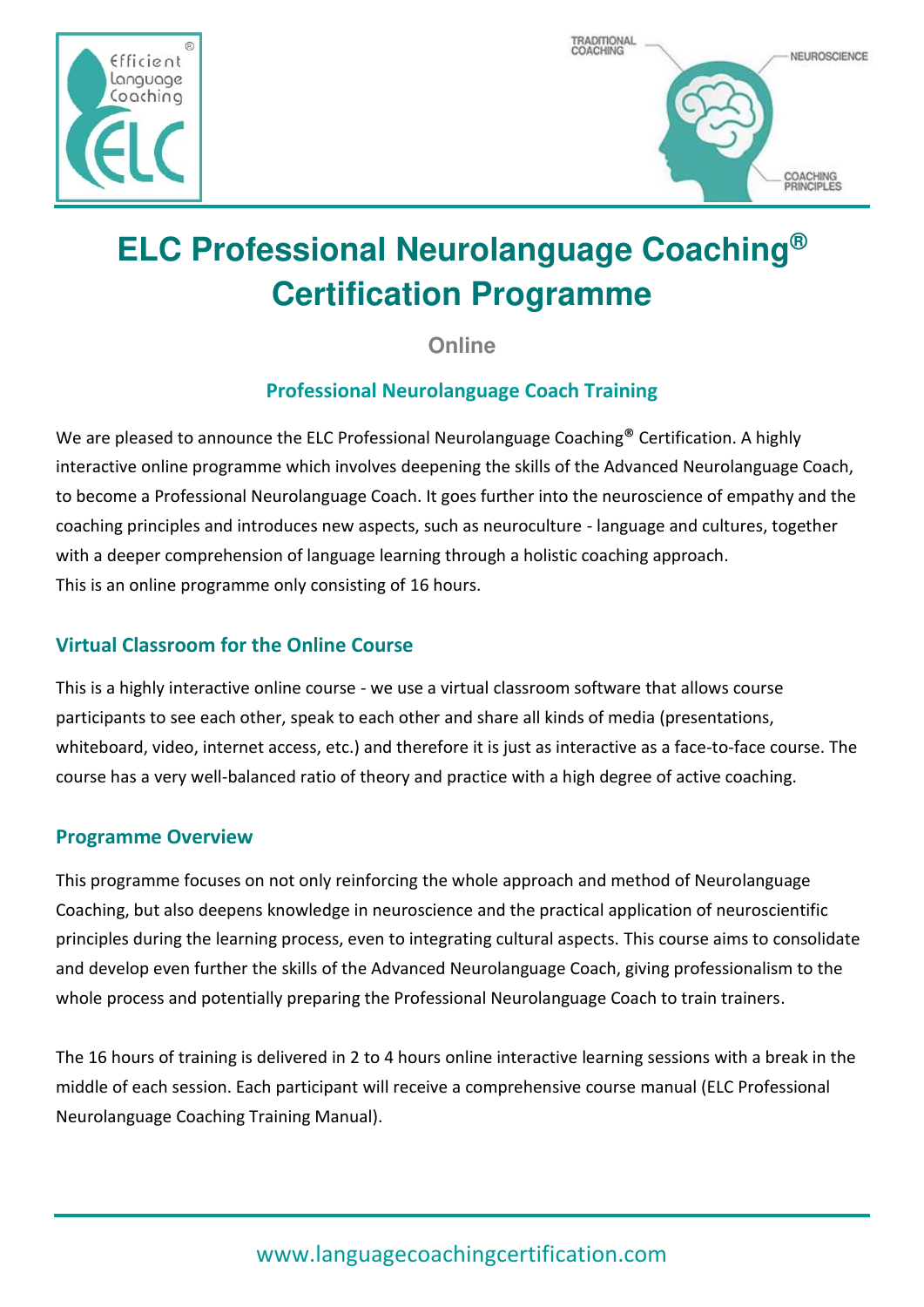

# TRADITIONAL COACHING NEUROSCIENCE **COACHING**<br>PRINCIPLES

## **Content**

Latest developments of neuroscience Updates of the brain

- Relating to coaching
- Relating to learning
- Relating to language

Language and the brain – a deeper look

- Neurolinguistics
- Bilingualism and beyond
- Language families
- Association techniques

Neurofeedback – what are we learning about the brain through this

Neuroculture – connecting brain, language and culture

Professionalizing coaching in language learning

- Signposting
- Powerful questions
- Summary and reformulation
- Feedback
- Permission
- Bolder coaching
- Different coaching styles

Powerful coaching in action

MATHS – Motivation, Action plan, Time management, Honesty, Stimulation

Case study Language in Business and in Companies

- What happens when a company adopts a different lingua franca
- Language strategy for global business

Train the trainer to be a coach

- Different styles of education
- Learning effectiveness
- Introduction to training teachers to become coaches

#### **Learning Outcomes**

- Deepens knowledge about the brain and neuroscience and how to effectively use this in the learning process
- Further enhances language knowledge and how the brain learns languages
- Gives insights into Neurofeedback and what this is now showing us and what we can learn from this
- Introduces team coaching
- Further develops neurolanguage coaching models
- Introduces Neuroculture and the cultural aspects of language learning and cultural identity
- Deepens knowledge of a complete engagement through a case study relating to language changes in companies
- How to engage coachees into focused learning and sustain their goals with high success rate
- Prepares the professional neurolanguage coach to train trainers